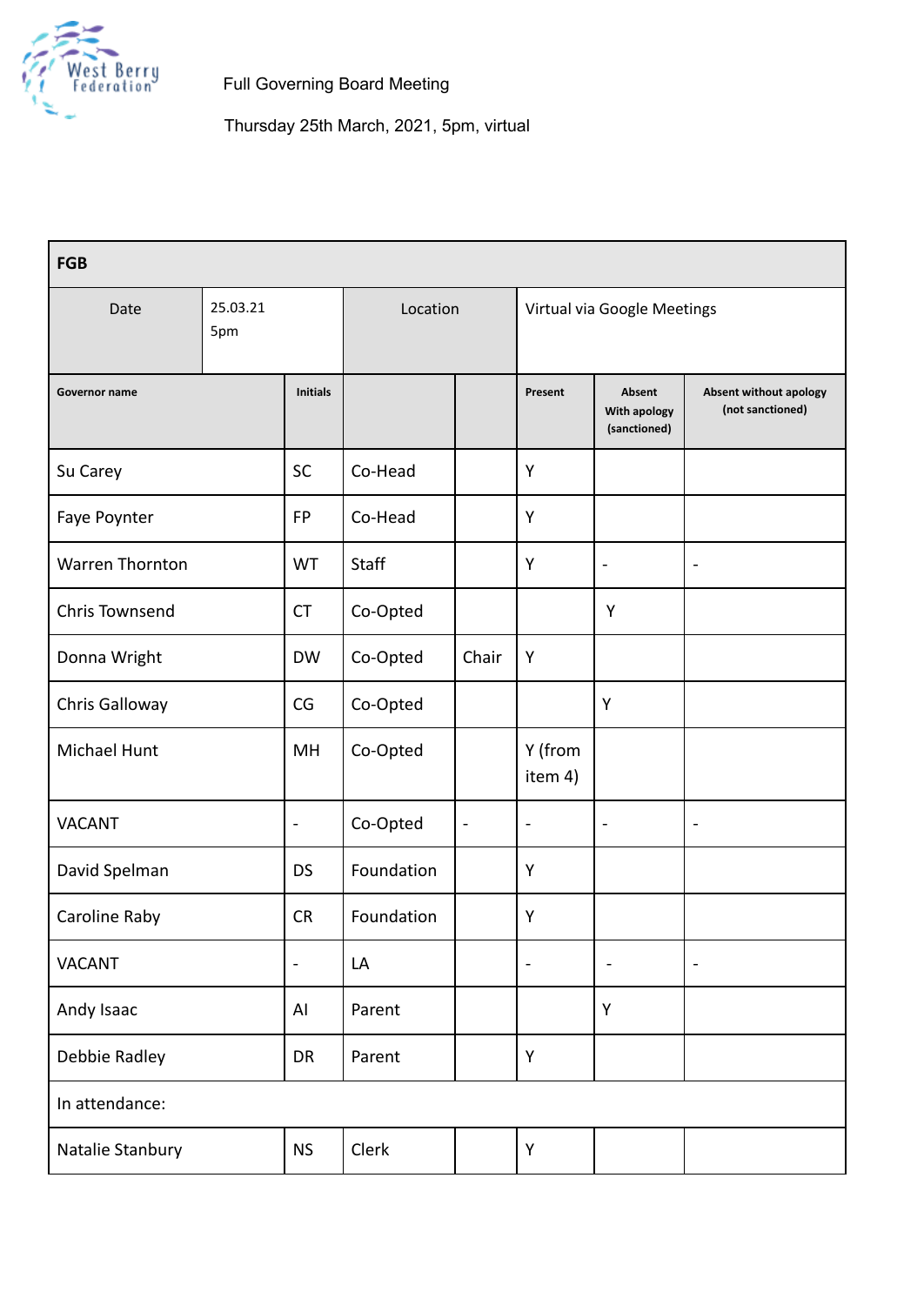

|                | Being the best we can be - committed to making a difference                                                                                                                                                                                                                                                                                                                                                                                                                                                                                                                                                                                                                                                                                 |                  |  |  |
|----------------|---------------------------------------------------------------------------------------------------------------------------------------------------------------------------------------------------------------------------------------------------------------------------------------------------------------------------------------------------------------------------------------------------------------------------------------------------------------------------------------------------------------------------------------------------------------------------------------------------------------------------------------------------------------------------------------------------------------------------------------------|------------------|--|--|
|                | Item                                                                                                                                                                                                                                                                                                                                                                                                                                                                                                                                                                                                                                                                                                                                        |                  |  |  |
| 1              | <b>Welcome and Apologies</b><br>Welcome to all governors and thank you for your time tonight. Apologies were<br>sanctioned as above. The meeting was quorate.                                                                                                                                                                                                                                                                                                                                                                                                                                                                                                                                                                               |                  |  |  |
| $\overline{2}$ | <b>Declarations of interest</b><br>Governors must declare an interest and leave the meeting when the appropriate item is<br>dealt with.                                                                                                                                                                                                                                                                                                                                                                                                                                                                                                                                                                                                     |                  |  |  |
|                | Current declarations are here                                                                                                                                                                                                                                                                                                                                                                                                                                                                                                                                                                                                                                                                                                               |                  |  |  |
|                | No new declarations noted                                                                                                                                                                                                                                                                                                                                                                                                                                                                                                                                                                                                                                                                                                                   |                  |  |  |
| 3              | <b>Co-Option</b><br>Governors considered the co-option of Michael Hunt to the board. Michael brings with<br>him skills within SEND and Safeguarding monitoring as a governor board. Governors<br>agreed to co-opt Michael and he joined the meeting at this point, warmly welcomed by<br>all.                                                                                                                                                                                                                                                                                                                                                                                                                                               |                  |  |  |
|                | ACTION - NS to provide the necessary paperwork, begin the process of DBS checks,<br>update the website and all relevant databases                                                                                                                                                                                                                                                                                                                                                                                                                                                                                                                                                                                                           | <b>ACTION NS</b> |  |  |
| 4              | <b>Matters arising:</b><br>ACTION - NS to forward the relevant personnel and finance policies to DW and DS for review.<br>ACTION - AI/NS - to continue the process of recruitment in line with the latest advice from Governors Services.<br>Complete<br>ACTION - NS to place the recent personnel monitoring report on the shared drive for Governors. Complete.<br>ACTION: NS to place the CP and Safeguarding policy Appendix onto the website . Complete.<br>ACTION - NS to ensure outcome of FIPS decision is noted and actioned where necessary. Ongoing - awaiting<br>decision.<br>ACTION - CT/DW Virtual meetings to be planned to include pupil and staff voice. Ongoing to be carried out via<br>survey and virtual conferencing. |                  |  |  |
| 5              | <b>Business brought forward by the Chair</b><br>Any urgent business to report not already on this agenda - no business brought forward.                                                                                                                                                                                                                                                                                                                                                                                                                                                                                                                                                                                                     |                  |  |  |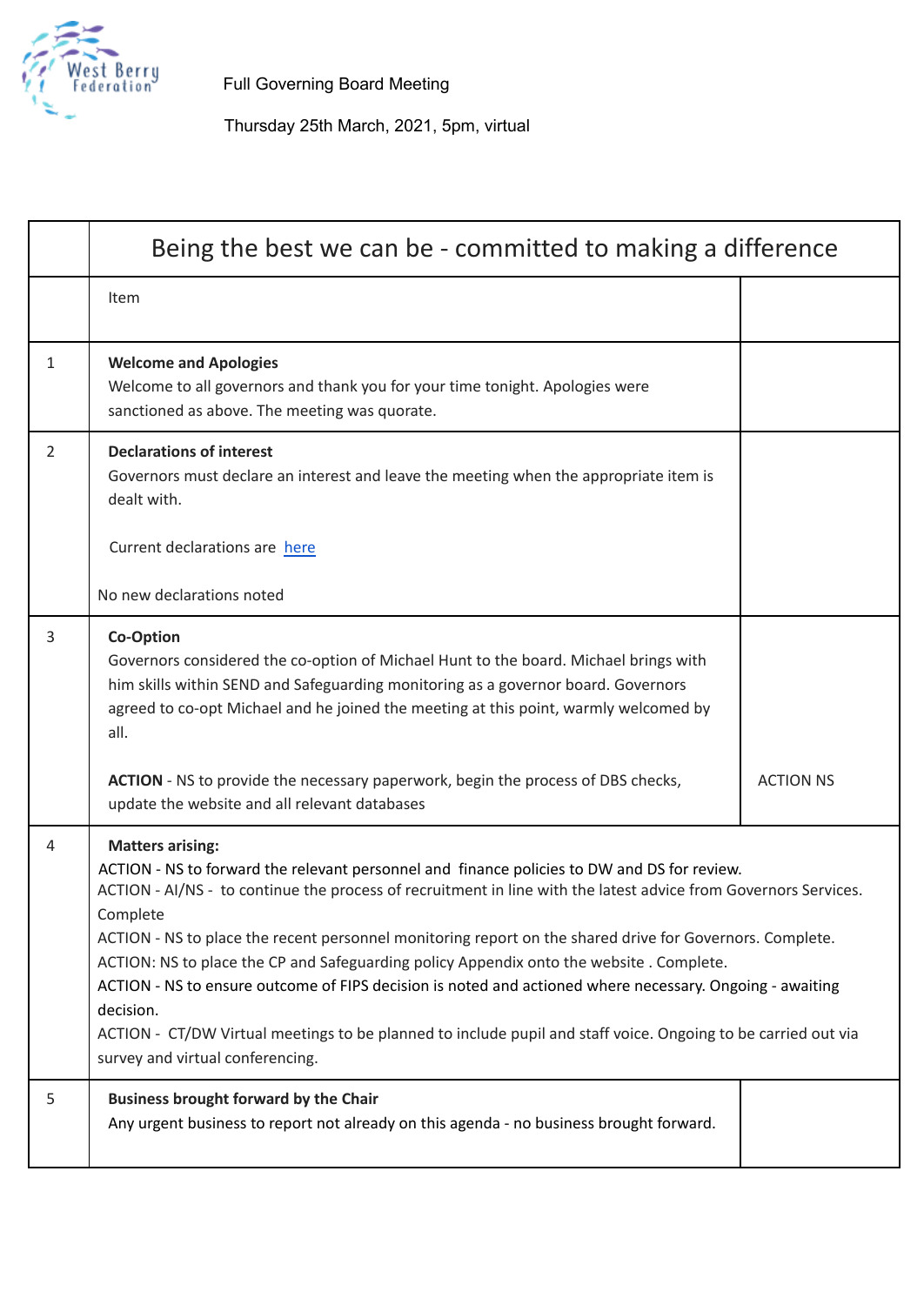

| 6 | <b>HT Report</b>                                                                                                                                                                                                                                                                                                                                                                                                                                                                                                                                                                                                                                                                                                                                                                                                                                                                                                                                                                                                                                                          |  |  |  |  |
|---|---------------------------------------------------------------------------------------------------------------------------------------------------------------------------------------------------------------------------------------------------------------------------------------------------------------------------------------------------------------------------------------------------------------------------------------------------------------------------------------------------------------------------------------------------------------------------------------------------------------------------------------------------------------------------------------------------------------------------------------------------------------------------------------------------------------------------------------------------------------------------------------------------------------------------------------------------------------------------------------------------------------------------------------------------------------------------|--|--|--|--|
|   | <b>Remote Learning Impact Report</b>                                                                                                                                                                                                                                                                                                                                                                                                                                                                                                                                                                                                                                                                                                                                                                                                                                                                                                                                                                                                                                      |  |  |  |  |
|   | <b>HT Report Spring 2021</b>                                                                                                                                                                                                                                                                                                                                                                                                                                                                                                                                                                                                                                                                                                                                                                                                                                                                                                                                                                                                                                              |  |  |  |  |
|   | Governor thanks went to the Heads for their detailed report as ever and for the<br>comprehensive review of remote learning. This is due to be shared with our School<br>Improvement Adviser, Jo Dymond and initial feedback from her is positive - praising the<br>provision put in place during the need for remote learning. Governors were assured the<br>remote learning document was based on the DfE document found here:<br>https://www.gov.uk/government/publications/review-your-remote-education-provision<br>and has been personalised and added to for our Federation. Governors were keen to add<br>their evidence of monitoring the remote education provision and added the following<br>comments to the relevant sections:                                                                                                                                                                                                                                                                                                                                |  |  |  |  |
|   | Ongoing timeline kept by Co-heads updating Governors of the continuous<br>$\blacksquare$<br>changes.<br>Advice (National Governor Association) taken on what to cover in meetings and<br>$\blacksquare$<br>statutory duties, therefore no additional pressure on Co-heads.<br>Safeguarding meetings continued with lead Governor - evidence provided to the<br>$\blacksquare$<br>board with annual safeguarding audit submitted<br>Due to small cohorts - provision for individual children discussed<br>$\blacksquare$<br>Regular meetings with Co-heads and Co-chairs<br>$\blacksquare$<br>Head teacher and staff pay & performance has continued throughout lockdown<br>$\blacksquare$<br>Survey to be sent by Governors to parents to ascertain how remote learning<br>$\blacksquare$<br>was received by Federation families.<br>Virtual meeting organised with pupils to discuss lockdown learning.<br>п<br>All Governor meetings continued remotely.<br>Risk Assessment is a regular agenda item<br>Adoption of Safeguarding, Lettings and Behaviour Policy annexes |  |  |  |  |
|   | David Spelman commented he had recently attended the SIAMS Hub update and asked<br>how we can explain how our values have guided us through the past year and how we<br>have responded as a Federation. Heads explained evidence of this would be provided in<br>the remote learning document and could be monitored by the Ethos and Vision<br>Committee. Governors agreed.                                                                                                                                                                                                                                                                                                                                                                                                                                                                                                                                                                                                                                                                                              |  |  |  |  |
|   | Attendance is very good when compared to local and national rates and children appear<br>to be settling well. The timetable has been adapted to allow for more social time, staff to<br>engage with their classes once again and for some character building and well being days.                                                                                                                                                                                                                                                                                                                                                                                                                                                                                                                                                                                                                                                                                                                                                                                         |  |  |  |  |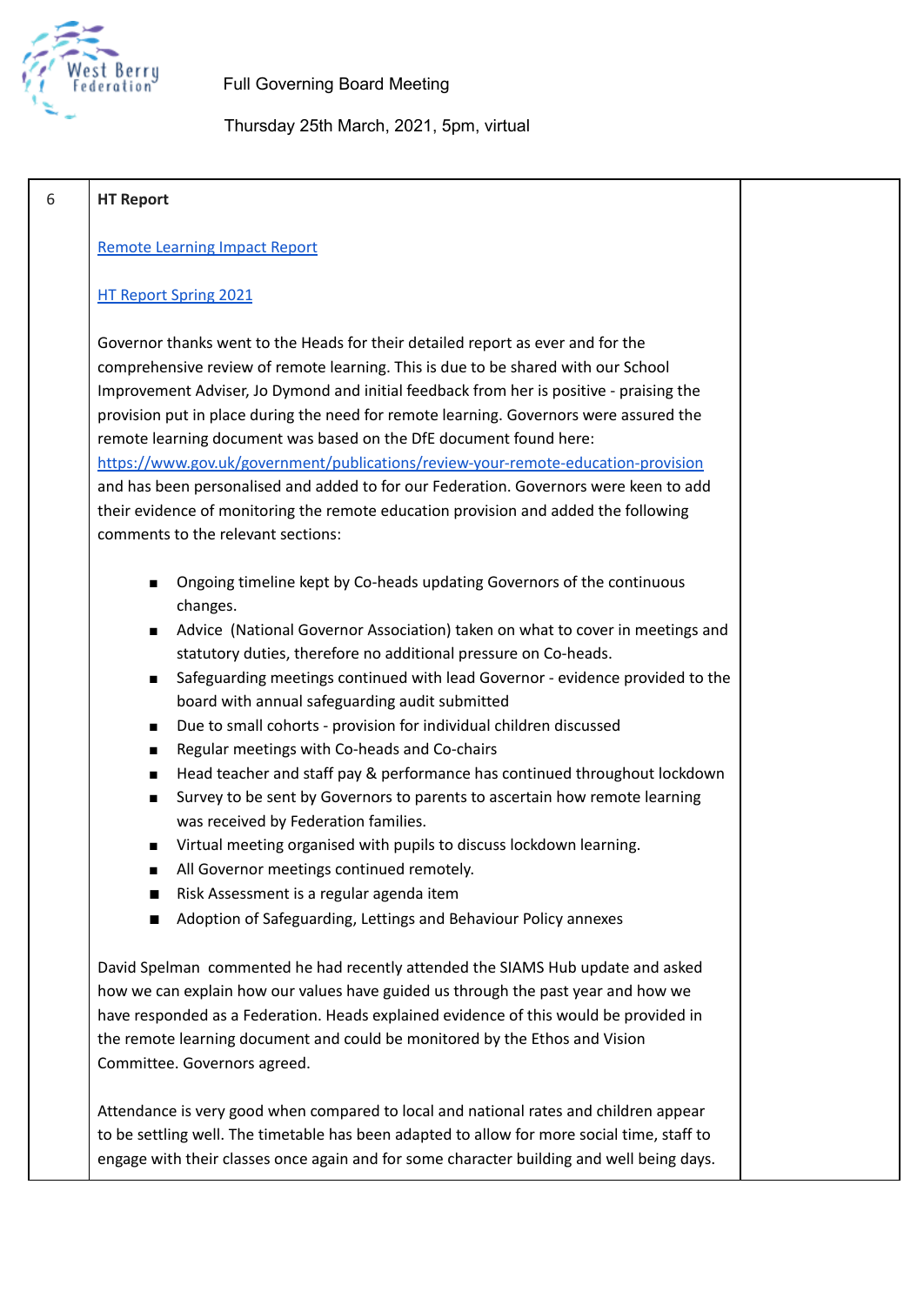

A return to the specialist timetable has begun with specialist teachers teaching remotely where needed to ensure we adhere to our risk assessment. Governors asked about well being in the staff team and while teachers were tired it was reported that all were pleased to have the children back in school and a return to a greater sense of normality.

Governors asked how assessment for gaps in learning is progressing and whether the findings are having an impact on how we use the catch up funding? The Heads outlined the actions being taken to assess pupils:

- Pupil review meetings with teachers are being held currently
- Most vulnerable children are being focussed on first in line with government advice
- Maths intervention is a priority
- Reading books are currently being reviewed we are having difficulty providing to pupils due to the need for quarantine of books. Governors discussed this and agreed for Mike Hunt to speak to his contact at the Fullabrook Wind Turbine CiC to ascertain details of any funds available. NS to forward details of a library improvement fund she knew of.
- The use of catch up funding is currently under review, a review in currently on the website. Allocation of funds will be discussed with staff after conducting pupil review meetings and ascertaining need. It is thought the use of targeted tutoring will be used for some children who need it the most.
- A review of SEND needs has also taken place with the SENDCO and actions are being taken to ensure targeted interventions are taking place for those who need it.

Governors asked about the effectiveness of remote learning and whether we had any evidence to support this? The Heads explained, Jo Dymond, our school improvement adviser has been impressed with our offering and they were currently compiling a review of the remote learning offer for Jo. Governors added their voice to the document and their thanks to Faye in compiling a detailed document, in line with the DfE advice on remote learning review. Governors asked about plans for end of year assessment in the absence of formal testing being halted due to the pandemic. The heads explained assessment would continue to be conducted, moderation events to ensure our judgements are sound and in line with national expectations. Governors asked if the usual form of assessing attainment and progress will be used to highlight potential strengths and areas for improvement will be used. The Heads confirmed this was the case and governors will be involved in the process through monitoring and the supply of this data at meetings in the summer term. Governors asked about those few children and families who did not engage fully in the online offer and Heads confirmed specific plans were in place and will be reported on to governors.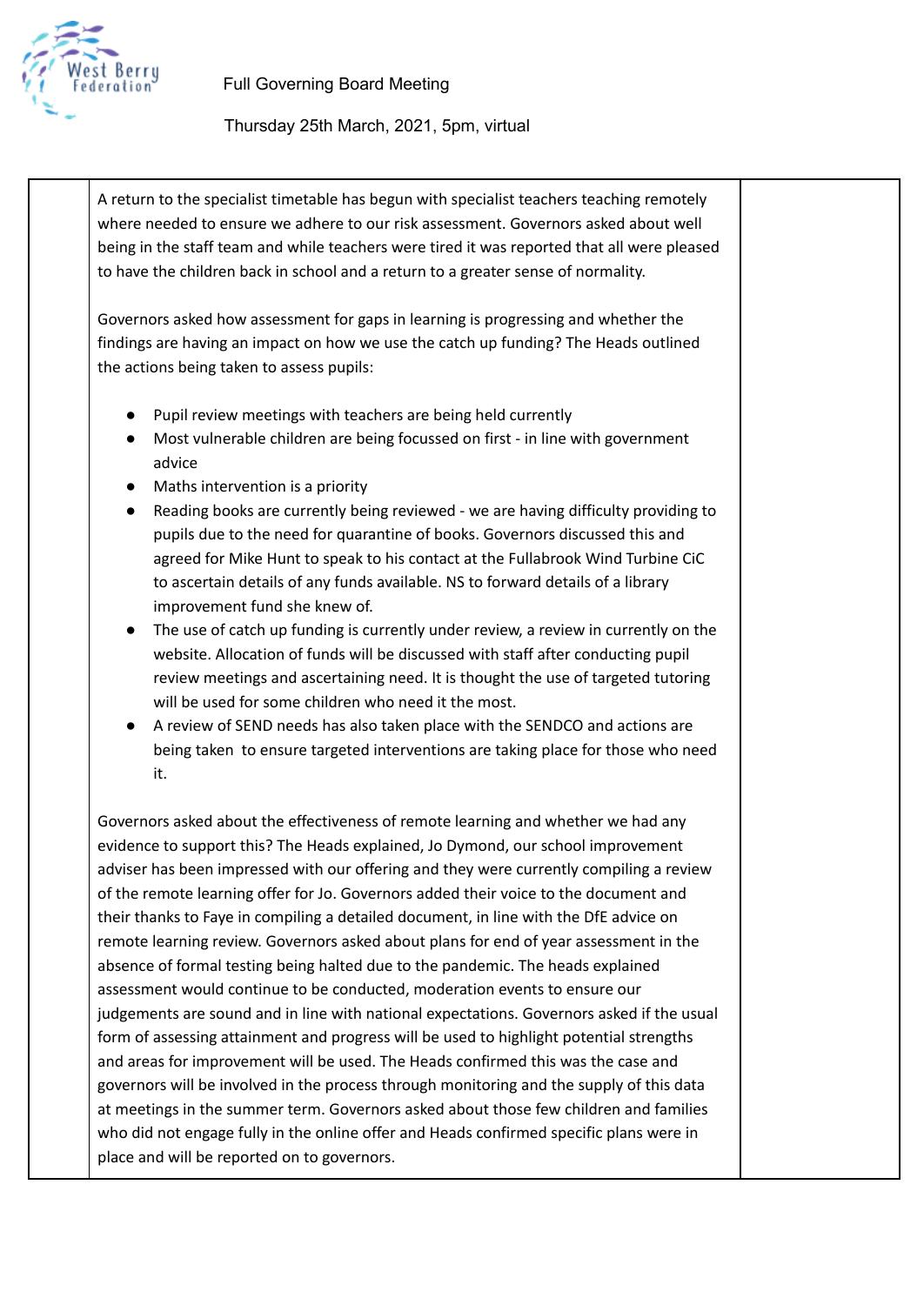

|                | David Spelman noted he had attended a recent SIAMS Hub meeting with the Diocese. He<br>asked how we can show our values being the presiding guide through our offer of remote<br>learning. Heads explained that a further review of the remote learning document was<br>planned to weave how our values were found in all we do. Evidence will be added to the<br>document of this. Governors to review at the May meeting.                                                                                                                                                                                                                                                                                                                                                                                                                                                                                                                                               |  |
|----------------|---------------------------------------------------------------------------------------------------------------------------------------------------------------------------------------------------------------------------------------------------------------------------------------------------------------------------------------------------------------------------------------------------------------------------------------------------------------------------------------------------------------------------------------------------------------------------------------------------------------------------------------------------------------------------------------------------------------------------------------------------------------------------------------------------------------------------------------------------------------------------------------------------------------------------------------------------------------------------|--|
| 7              | To discuss and agree the CFR Benchmarking Report and agree any actions.<br><b>DfE Benchmarking Charts</b>                                                                                                                                                                                                                                                                                                                                                                                                                                                                                                                                                                                                                                                                                                                                                                                                                                                                 |  |
|                | 2020 Benchmarking .docx                                                                                                                                                                                                                                                                                                                                                                                                                                                                                                                                                                                                                                                                                                                                                                                                                                                                                                                                                   |  |
|                | CFR Benchmarking charts were discussed and a review of findings can be found in the<br>above document. Governors asked about the move to the high side of averages when<br>looking at similar schools and what implications this has on future sustainability? What<br>can we be doing to mitigate risk in the highlighted areas, bearing in mind we have little<br>flexibility to change staffing structures across a two site federation. The Heads explained<br>that this was a concern and had been discussed with Karl Murphy Barnes as part of the<br>wider discussions on future sustainability. Until we have an answer from FIPS and answers<br>to our wider questions on buildings we continue to plan with this in mind. Devon County<br>Council are aware of our situation and discussions continue on this matter.<br>Governors were assured plans were in place to tackle to wider and unique difficulties<br>presenting in terms of buildings and finance. |  |
|                |                                                                                                                                                                                                                                                                                                                                                                                                                                                                                                                                                                                                                                                                                                                                                                                                                                                                                                                                                                           |  |
| $\overline{7}$ | To discuss an d agree the most recent budget monitors<br><b>Budget onitor Cover Page</b><br><b>School Budget Share Budget Monitor.pdf</b><br><b>Capital Budget Monitor.pdf</b><br><b>Extended Schools Detailed Budget Monitor.pdf</b>                                                                                                                                                                                                                                                                                                                                                                                                                                                                                                                                                                                                                                                                                                                                     |  |
|                | It was noted we are currently awaiting a decision from the Financial Intervention Panel<br>for Schools. Governors can be assured we continue to work with our school finance<br>adviser Karl Murphy Barnes to find a sustainable, long term solution for our unique<br>position in terms of buildings at Berrynarbor, allowing for solutions to be agreed for the<br>problems these present.                                                                                                                                                                                                                                                                                                                                                                                                                                                                                                                                                                              |  |
|                | The budget monitors for SBS, Capital and Extended Schools were agreed by Governors.                                                                                                                                                                                                                                                                                                                                                                                                                                                                                                                                                                                                                                                                                                                                                                                                                                                                                       |  |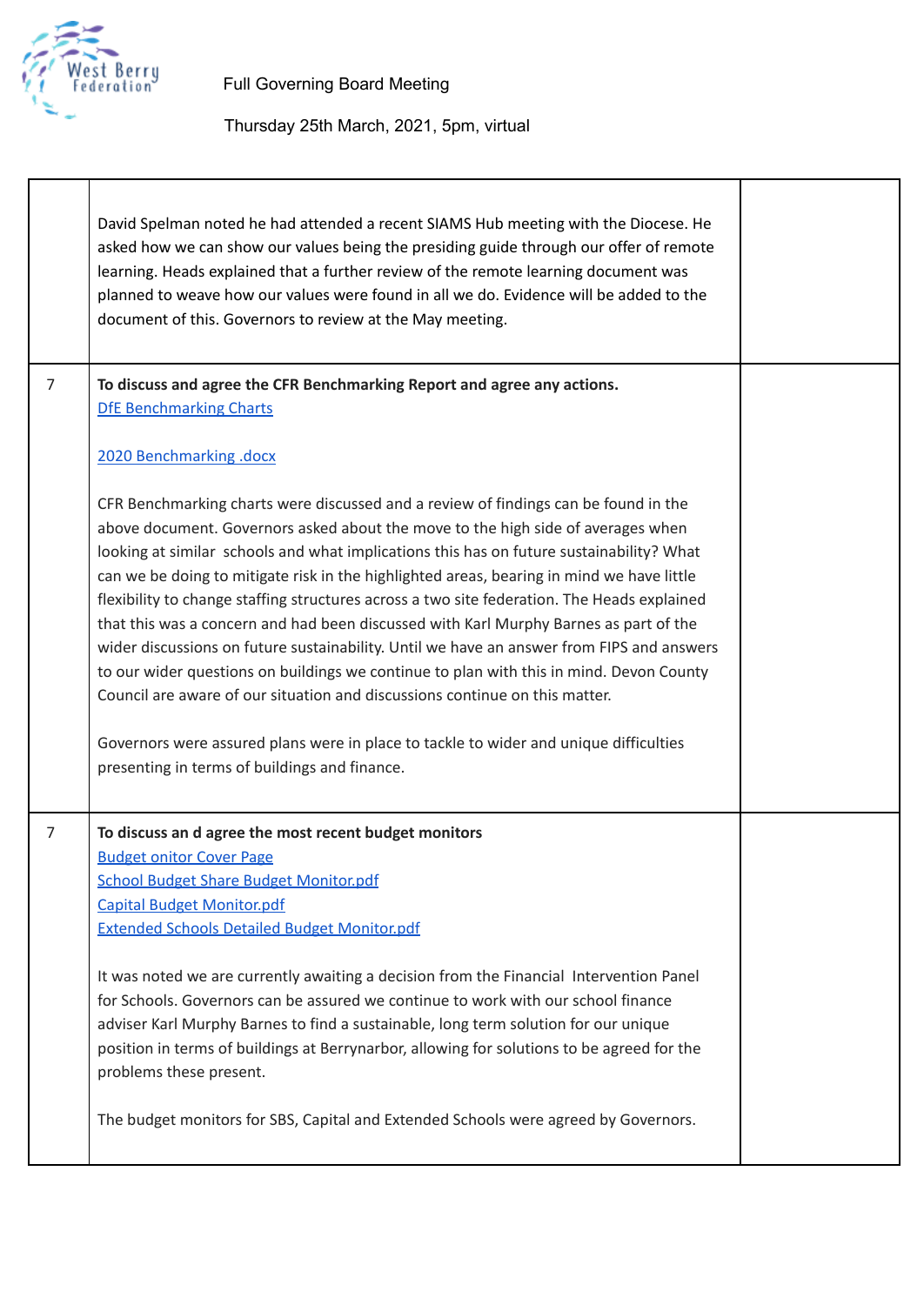

| $\overline{7}$ | To discuss and agree the budget including the agreement of bought in services.<br>It was agreed this would be discussed on completion of the budget papers.<br>An additional meeting will be held on the 29th April at 5pm to agree bought-in services<br>and the budget plan.                                                                                                                                                                                                                                                                                                                                                                                                                                                                                                                                                                                                                                                                                                                                                                                                                                                                                                                                                                                                                                                                                         |                     |
|----------------|------------------------------------------------------------------------------------------------------------------------------------------------------------------------------------------------------------------------------------------------------------------------------------------------------------------------------------------------------------------------------------------------------------------------------------------------------------------------------------------------------------------------------------------------------------------------------------------------------------------------------------------------------------------------------------------------------------------------------------------------------------------------------------------------------------------------------------------------------------------------------------------------------------------------------------------------------------------------------------------------------------------------------------------------------------------------------------------------------------------------------------------------------------------------------------------------------------------------------------------------------------------------------------------------------------------------------------------------------------------------|---------------------|
| $\overline{7}$ | To discuss and agree the Schools Financial Value Standard (SFVS) and skills matrix<br><b>SFVS</b>                                                                                                                                                                                                                                                                                                                                                                                                                                                                                                                                                                                                                                                                                                                                                                                                                                                                                                                                                                                                                                                                                                                                                                                                                                                                      |                     |
|                | <b>Staff Financial Skills Matrix</b><br>Governors noted the SFVS did not highlight any significant issues in the main. In year<br>balance as a total percentage of income continues to highlight as an issue. Governors are<br>aware of on going talks with FIPS and and our Finance adviser to work on strategic longer                                                                                                                                                                                                                                                                                                                                                                                                                                                                                                                                                                                                                                                                                                                                                                                                                                                                                                                                                                                                                                               |                     |
|                | term solutions and the board are involved in these conversations.<br>The SFVS was agreed by governors, the staff skills matrix was noted and Governors agreed                                                                                                                                                                                                                                                                                                                                                                                                                                                                                                                                                                                                                                                                                                                                                                                                                                                                                                                                                                                                                                                                                                                                                                                                          |                     |
|                | to complete the governor financial skills matrix.<br>ACTION - DW to make arrangements with Louise Richards for the submission of the SFVS.                                                                                                                                                                                                                                                                                                                                                                                                                                                                                                                                                                                                                                                                                                                                                                                                                                                                                                                                                                                                                                                                                                                                                                                                                             | <b>ACTION DW</b>    |
|                | ACTION - Relevant Governors to agree and complete the governor financial skills matrix.                                                                                                                                                                                                                                                                                                                                                                                                                                                                                                                                                                                                                                                                                                                                                                                                                                                                                                                                                                                                                                                                                                                                                                                                                                                                                | <b>ACTION DS/DW</b> |
| 8              | Discuss use of PE fund to make improvements to the running track at West Down<br>Primary<br>Heads outlined plans to upgrade the running track at West Down and the rationale<br>behind this. The track was originally completed free of charge for us and we have been<br>grateful for the use of it. The track surface now needs some work completed on it to<br>improve the surface both in terms of future proofing and safety of the surface.<br>Governors asked about the final finish or the track and how we will know this will be<br>better for those using it. The Heads explained the surface will be of a similar standard to<br>the main playground and will limit the severity of injury. The current track at West Down<br>is posing a health and safety risk due to the poor quality of the surface. Governors asked<br>what other benefits would be achieved by completing the work and it is anticipated that<br>scooting/biking sessions, greater use of the track for PE and and sports and community<br>use all be possible after the upgrade is completed. Governors asked about the relevant<br>paperwork and whether a third quote would be possible - the Heads explained that<br>while a third quote had been sought - it was thought better to contract the services of<br>the company in order to complete the work over the Easter break. |                     |
|                | Governors agreed to use £10,500 of the PE/Sports Grant to upgrade the running track at<br>West Down.                                                                                                                                                                                                                                                                                                                                                                                                                                                                                                                                                                                                                                                                                                                                                                                                                                                                                                                                                                                                                                                                                                                                                                                                                                                                   |                     |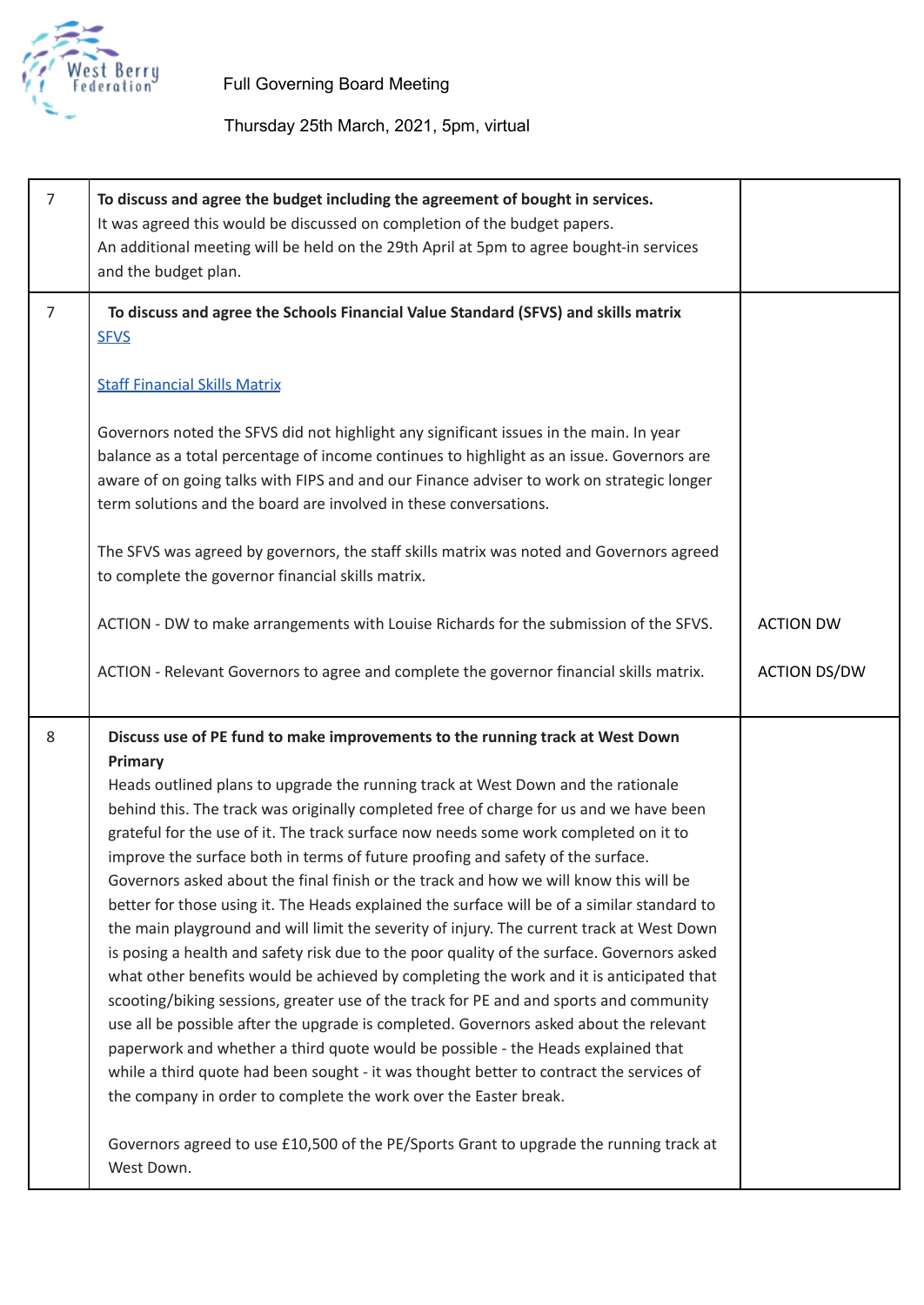

| 9  | To note policies adopted<br>Complaints Procedure 2021-2023.docx                                                                                                                                                                                                                                                                                                                                                                                                                                                                                                                                                                                                                                                                                                                                                                    |                        |
|----|------------------------------------------------------------------------------------------------------------------------------------------------------------------------------------------------------------------------------------------------------------------------------------------------------------------------------------------------------------------------------------------------------------------------------------------------------------------------------------------------------------------------------------------------------------------------------------------------------------------------------------------------------------------------------------------------------------------------------------------------------------------------------------------------------------------------------------|------------------------|
|    | Managing unreasonable and persistent complainants 2021-2023.docx                                                                                                                                                                                                                                                                                                                                                                                                                                                                                                                                                                                                                                                                                                                                                                   |                        |
|    | These were noted and previously adopted by the Chair.                                                                                                                                                                                                                                                                                                                                                                                                                                                                                                                                                                                                                                                                                                                                                                              |                        |
|    | ACTION - NS to place new policies on the website as appropriate.                                                                                                                                                                                                                                                                                                                                                                                                                                                                                                                                                                                                                                                                                                                                                                   | <b>ACTION NS</b>       |
|    | Health and Safety 2021 - NS advised there is an updated Health and Safety Policy provided<br>by County.                                                                                                                                                                                                                                                                                                                                                                                                                                                                                                                                                                                                                                                                                                                            |                        |
|    | ACTION - NS to draft H&S Policy and send to SC and AI for adoption.                                                                                                                                                                                                                                                                                                                                                                                                                                                                                                                                                                                                                                                                                                                                                                | <b>ACTION NS/AI/SC</b> |
| 10 | Agree the minutes of the previous meeting                                                                                                                                                                                                                                                                                                                                                                                                                                                                                                                                                                                                                                                                                                                                                                                          |                        |
|    | Minutes, FGB, 210121.docx                                                                                                                                                                                                                                                                                                                                                                                                                                                                                                                                                                                                                                                                                                                                                                                                          |                        |
|    | These were agreed as an accurate and true record. Minutes to be signed at the next face<br>to face meeting.                                                                                                                                                                                                                                                                                                                                                                                                                                                                                                                                                                                                                                                                                                                        |                        |
|    | <b>ACTION</b> - NS to place the January FGB minutes on the website.                                                                                                                                                                                                                                                                                                                                                                                                                                                                                                                                                                                                                                                                                                                                                                | <b>ACTION NS</b>       |
| 11 | How have we ensured and assured we are fulfilling our 3 core roles?<br>Ensuring clarity of vision, ethos and strategic direction;<br>Adoption of policy, agreement of budget monitors, discussion regarding SIAMS, Co-Option of Michael Hunt<br>Holding executive leaders to account for the educational performance of the organisation and its<br>pupils, and the performance management of staff;<br>Review of the HT Report and the remote learning offer, discussion of evidence of scrutiny from external<br>consultants, asking about plans for assessment of learning gaps and end of year assessment.<br>Overseeing the financial performance of the organisation and making sure its money is well spent.<br>Discussion and agreement of the budget monitor, making plans for the discussion and agreement of the budget |                        |
|    | plan, discussion and agreement off the SFVS, completion of financial skills matrices, agreement of works to the<br>running track at West Down in line with our finance policy.                                                                                                                                                                                                                                                                                                                                                                                                                                                                                                                                                                                                                                                     |                        |